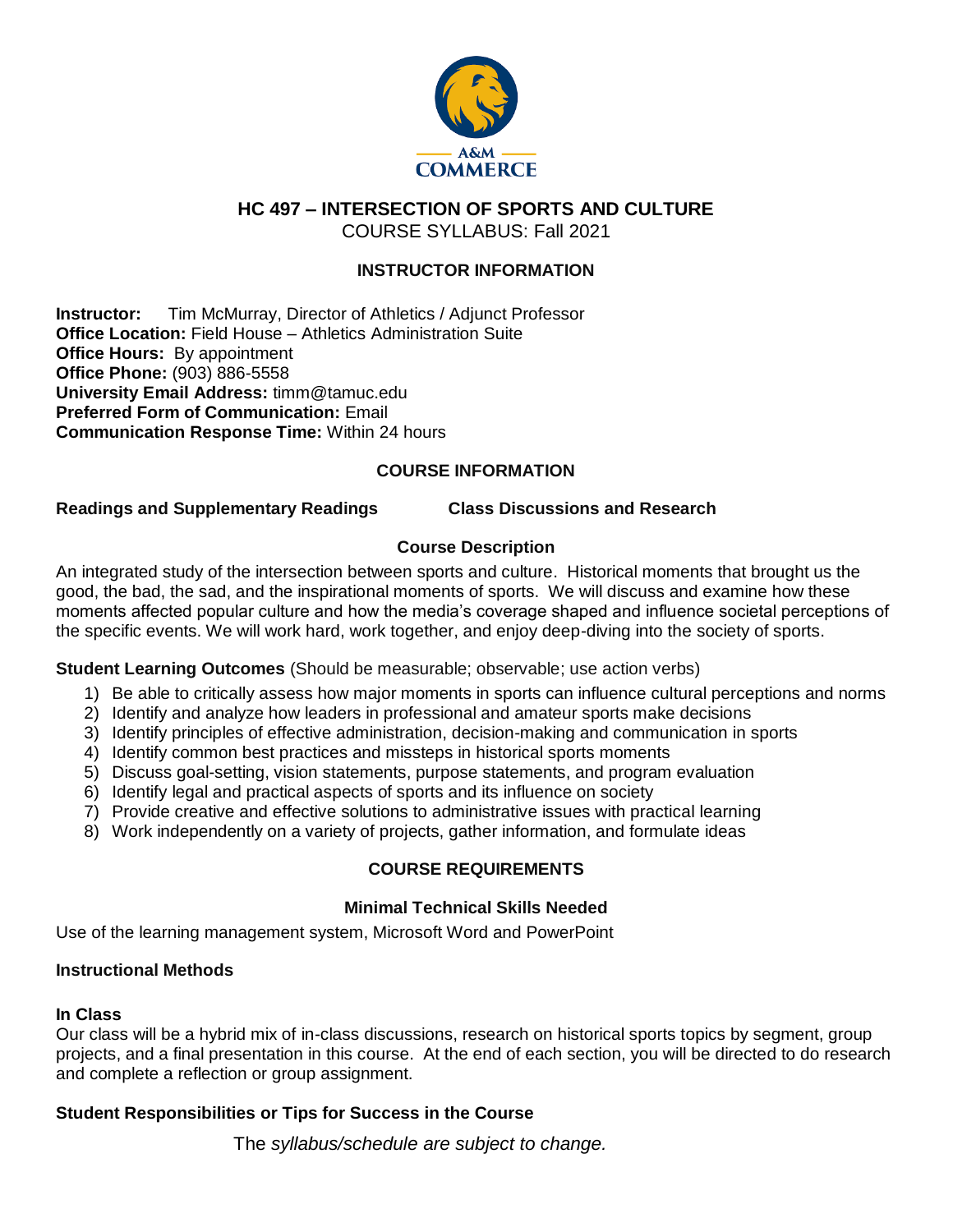- $\triangleright$  Providing outside resources in the form of articles, blogs, or quotes that are relevant to the discussions/assignments are encouraged.
- $\triangleright$  Add to the value of the discussions and projects. Merely agreeing or disagreeing with something is not valuable, students are encouraged to extend the discussion.
- $\triangleright$  Questioning your peers. Respectful questioning of peers (and responses to questions posed by others) will also advance the discussion.
- **Remember grammar and spelling matter.**
- $\triangleright$  Respect the privacy, beliefs, and opinions of your classmates.
- $\triangleright$  Read first, write later. Please read all materials before posting.
- $\triangleright$  Stick to the discussion topic at hand for each thread.
- $\triangleright$  No inappropriate comments or objectionable, sexist, or racist language will be tolerated.

### **NETIQUETTE**

Netiquette is the set of rules and expectations governing online behavior and social interaction. Online discussion etiquette is important. Papers and emails are an integral part of learning online. However, students must be aware of the Do's and Don'ts of communication online. Please remember that you are in a classroom environment when writing papers, emailing the professor, and communicating with fellow students. If you wouldn't say it or do it in a classroom, please don't write it or do it in this online course.

### **GRADING**

The following is a summary of the points assigned for the grading scale for this course:

### *(Each module will play off The Big Board in D2L)*

| <b>Grade Scale</b>          | ann arn an   | nnn nen |     | n. | <u>____________</u> | - | n nh |
|-----------------------------|--------------|---------|-----|----|---------------------|---|------|
| Total:                      |              |         | 400 |    |                     |   |      |
| Final – Arbitration Project |              | 100     |     |    |                     |   |      |
| <b>Class Participation</b>  |              |         | 60  |    |                     |   |      |
| Group Module 4:             | The Powerful |         | 60  |    |                     |   |      |
| Group Module 3:             | The Sad      |         | 60  |    |                     |   |      |
| Group Module 2:             | The Bad      |         | 60  |    |                     |   |      |
| Group Module 1:             | The Good     |         | 60  |    |                     |   |      |

### **Grade Scale**

 $A = 360-400$  points  $B = 320-359$   $C = 280-319$   $D = 240-279$   $F = 0-239$ 

Assignments/posts not submitted by the due date will receive a grade of zero. Do not wait until the last minute to submit your work. The total point value for each section accounts for the following portion of the final grade. Assignments will be graded on the following criteria:

- $\triangleright$  Completeness of response to the assignment
- $\triangleright$  Organization and coherence
- $\triangleright$  Proper grammar, punctuation, and spelling
- $\triangleright$  Use of disciplinary format and citation style (paper displays correct use of student's disciplinary format and citation style (APA, 6th Edition) for papers submitted for presentation or publication. Non-cited statements within a paper will results in a loss of points in accordance with the 5% earned for APA format and citation

### **Assessments**

### **WEBINARS**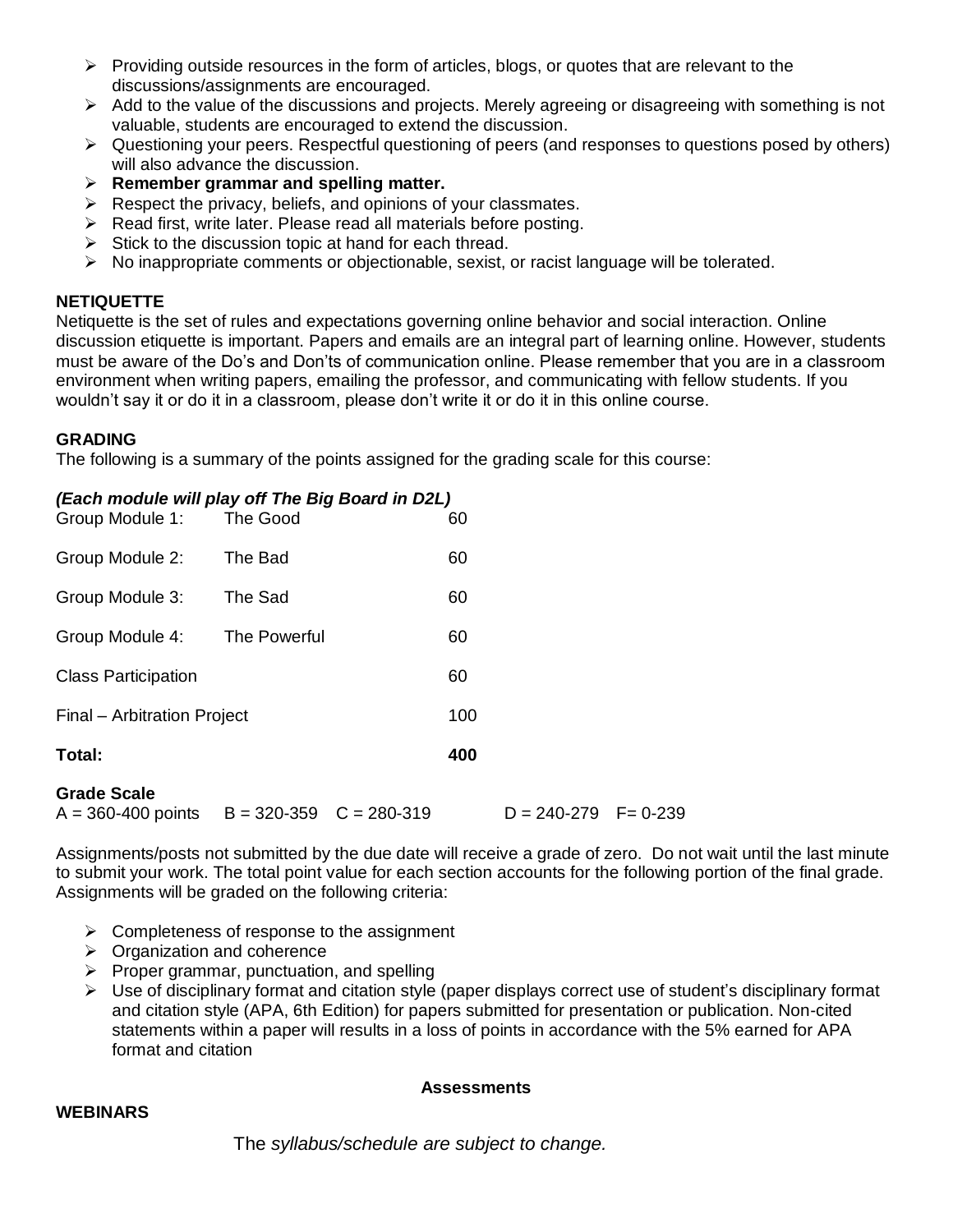There may be online recorded webinars and possible live Zooms offered in this course. Participation in the YOUSEEU sessions is a required component of the course. The sessions are an opportunity to discuss course material with your professor and classmates in a facilitated real time audio/techno learning environment.

# **CHALLENGE GRADING**

Students should strive to provide comprehensive responses, with APA formatted citations, that incorporate as much course content as possible. Comments on assignments will be provided as needed for each assignment. Occasionally, group emails will also be sent by the instructor to highlight areas of strengths or weaknesses on specific assignments. Due dates for all Challenges are provided in the Course Schedule.

## **ASSIGNMENT SUBMISSION POLICY:**

Students are expected to complete all assignments and projects on time. All work must be the original work of the student for this course with references cited. Assignments are due by 10 p.m. on the day specified. Please contact your instructor in advance if there is an issue.

# **TECHNOLOGY REQUIREMENTS**

### **Browser support**

D2L is committed to performing key application testing when new browser versions are released. New and updated functionality is also tested against the latest version of supported browsers. However, due to the frequency of some browser releases, D2L cannot guarantee that each browser version will perform as expected. If you encounter any issues with any of the browser versions listed in the tables below, contact D2L Support, who will determine the best course of action for resolution. Reported issues are prioritized by supported browsers and then maintenance browsers.

Supported browsers are the latest or most recent browser versions that are tested against new versions of D2L products. Customers can report problems and receive support for issues. For an optimal experience, D2L recommends using supported browsers with D2L products.

Maintenance browsers are older browser versions that are not tested extensively against new versions of D2L products. Customers can still report problems and receive support for critical issues; however, D2L does not guarantee all issues will be addressed. A maintenance browser becomes officially unsupported after one year.

Note the following:

- Ensure that your browser has JavaScript and Cookies enabled.
- For desktop systems, you must have Adobe Flash Player 10.1 or greater.
- The Brightspace Support features are now optimized for production environments when using the Google Chrome browser, Apple Safari browser, Microsoft Edge browser, Microsoft Internet Explorer browser, and Mozilla Firefox browsers.

| <b>Browser</b>                                                 |             | Supported Browser Version(s) Maintenance Browser Version(s) |
|----------------------------------------------------------------|-------------|-------------------------------------------------------------|
| Microsoft <sup>®</sup> Edge                                    | Latest      | N/A                                                         |
| Microsoft <sup>®</sup> Internet<br><b>Explorer<sup>®</sup></b> | N/A         | 11                                                          |
| Mozilla <sup>®</sup> Firefox <sup>®</sup>                      | Latest, ESR | N/A                                                         |
| Google® Chrome™                                                | Latest      | N/A                                                         |
| Apple® Safari®                                                 | Latest      | N/A                                                         |

# **Desktop Support**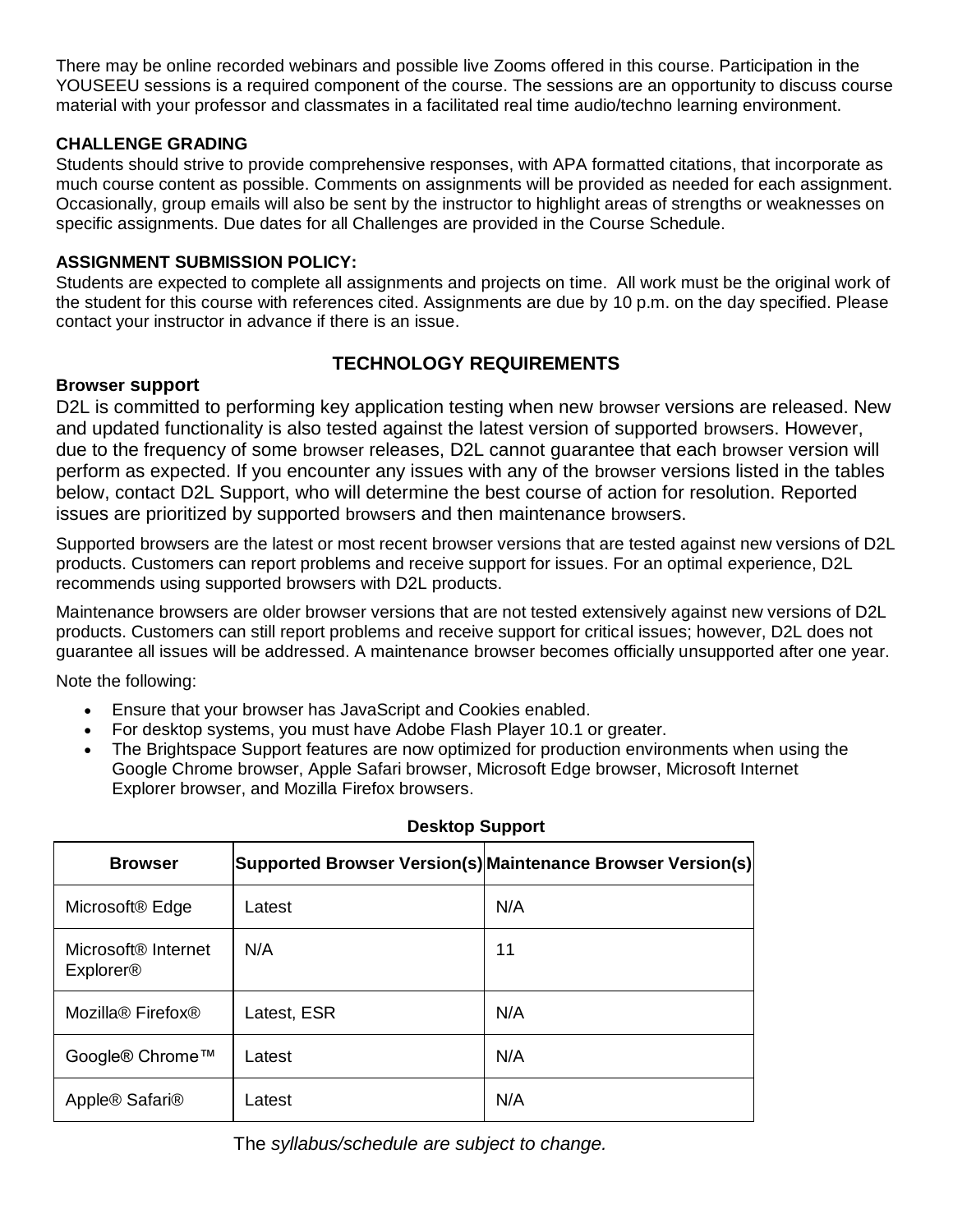# **Tablet and Mobile Support**

| <b>Device</b> | <b>Operating</b><br><b>System</b> | <b>Browser</b>              | <b>Supported Browser Version(s)</b>                                                                                                                                                                                                                                                                                                                                                              |
|---------------|-----------------------------------|-----------------------------|--------------------------------------------------------------------------------------------------------------------------------------------------------------------------------------------------------------------------------------------------------------------------------------------------------------------------------------------------------------------------------------------------|
| Android™      | Android $4.4+$                    | Chrome                      | Latest                                                                                                                                                                                                                                                                                                                                                                                           |
| Apple         | iOS <sup>®</sup>                  | Safari,<br>Chrome           | The current major version of iOS<br>(the latest minor or point release<br>of that major version) and the<br>previous major version of iOS (the<br>latest minor or point release of<br>that major version). For example,<br>as of June 7, 2017, D2Lsupports<br>iOS 10.3.2 and iOS 9.3.5, but not<br>iOS 10.2.1, 9.0.2, or any other<br>version.<br>Chrome: Latest version for the<br>iOS browser. |
| Windows       | Windows 10                        | Edge,<br>Chrome,<br>Firefox | Latest of all browsers, and Firefox<br>ESR.                                                                                                                                                                                                                                                                                                                                                      |

- You will need regular access to a computer with a broadband Internet connection. The minimum computer requirements are:
	- o 512 MB of RAM, 1 GB or more preferred
	- o Broadband connection required courses are heavily video intensive
	- o Video display capable of high-color 16-bit display 1024 x 768 or higher resolution
- **For YouSeeU Sync Meeting sessions** *8 Mbps* **is required.** Additional system requirements found here: <https://support.youseeu.com/hc/en-us/articles/115007031107-Basic-System-Requirements>
- You must have a:
	- $\circ$  Sound card, which is usually integrated into your desktop or laptop computer
	- o Speakers or headphones.
	- $\circ$  \*For courses utilizing video-conferencing tools and/or an online proctoring solution, a webcam and microphone are required.
- Both versions of Java (32 bit and 64 bit) must be installed and up to date on your machine. At a minimum Java 7, update 51, is required to support the learning management system. The most current version of Java can be downloaded at: [JAVA web site http://www.java.com/en/download/manual.jsp](http://www.java.com/en/download/manual.jsp)
- Current anti-virus software must be installed and kept up to date.

Running the browser check will ensure your internet browser is supported.

- Pop-ups are allowed. JavaScript is enabled. Cookies are enabled.
- You will need some additional free software (plug-ins) for enhanced web browsing. Ensure that you download the free versions of the following software:
	- o [Adobe Reader https://get.adobe.com/reader/](https://get.adobe.com/reader/)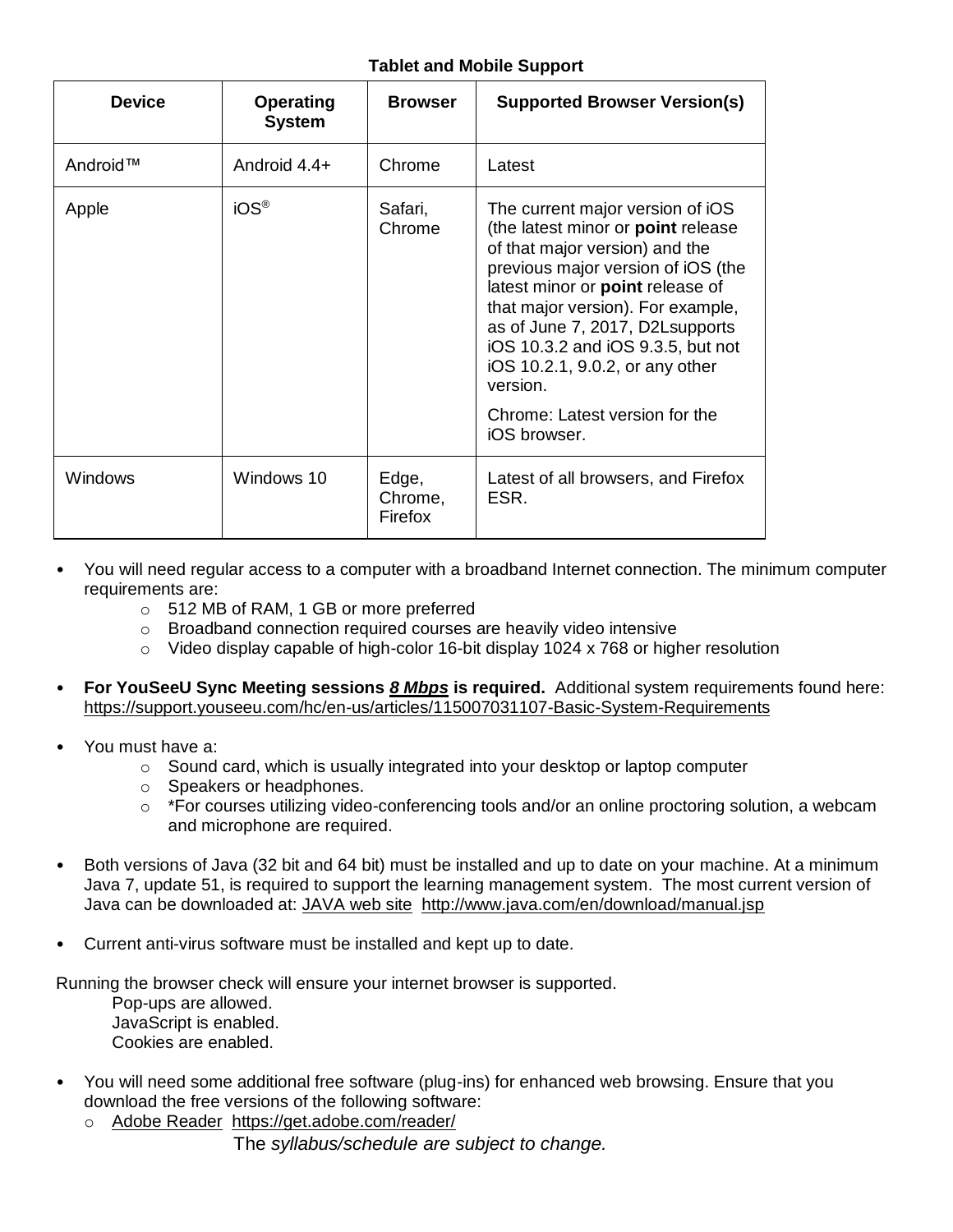- o [Adobe Flash Player](https://get.adobe.com/flashplayer/) *(version 17 or later)* <https://get.adobe.com/flashplayer/>
- o [Adobe Shockwave Player https://get.adobe.com/shockwave/](https://get.adobe.com/shockwave/)
- o [Apple Quick Time http://www.apple.com/quicktime/download/](http://www.apple.com/quicktime/download/)
- At a minimum, you must have Microsoft Office 2013, 2010, 2007 or Open Office. Microsoft Office is the standard office productivity software utilized by faculty, students, and staff. Microsoft Word is the standard word processing software, Microsoft Excel is the standard spreadsheet software, and Microsoft PowerPoint is the standard presentation software. Copying and pasting, along with attaching/uploading documents for assignment submission, will also be required. If you do not have Microsoft Office, you can check with the bookstore to see if they have any student copies.

# **ACCESS AND NAVIGATION**

You will need your campus-wide ID (CWID) and password to log into the course. If you do not know your CWID or have forgotten your password, contact the Center for IT Excellence (CITE) at 903.468.6000 or [helpdesk@tamuc.edu](mailto:helpdesk@tamuc.edu)**.**

**Note:** Personal computer and internet connection problems do not excuse the requirement to complete all course work in a timely and satisfactory manner. Each student needs to have a backup method to deal with these inevitable problems. These methods might include the availability of a backup PC at home or work, the temporary use of a friend's computer, the local library, office service companies, Starbucks, a TAMUC campus open computer lab, etc.

# **COMMUNICATION AND SUPPORT Brightspace Support**

# **Need Help?**

# **Student Support**

If you have any questions or are having difficulties with the course material, please contact your Instructor.

# **Technical Support**

If you are having technical difficulty with any part of Brightspace, please contact Brightspace Technical Support at 1-877-325-7778 or click on **Live Chat** is the Live Chat or the words "click here**"** to submit an issue via email.

### **System Maintenance**

Please note that on the 4th Sunday of each month there will be System Maintenance which means the system will not be available 12 pm-6 am CST.

### **Interaction with Instructor Statement**

Email is the most effective way to communicate with me, and I will respond in no less than 24 hours. Please include HC 497 in the Subject line. We can also meet in person, if necessary during my office hours or by appointment.

### **COURSE AND UNIVERSITY PROCEDURES/POLICIES**

### **Course Specific Procedures/Policies**

### **Course Policies**

1. Because this is an online course, you may never meet me or your other classmates face-to-face after the orientation. All written communication must be clear in all circumstances.

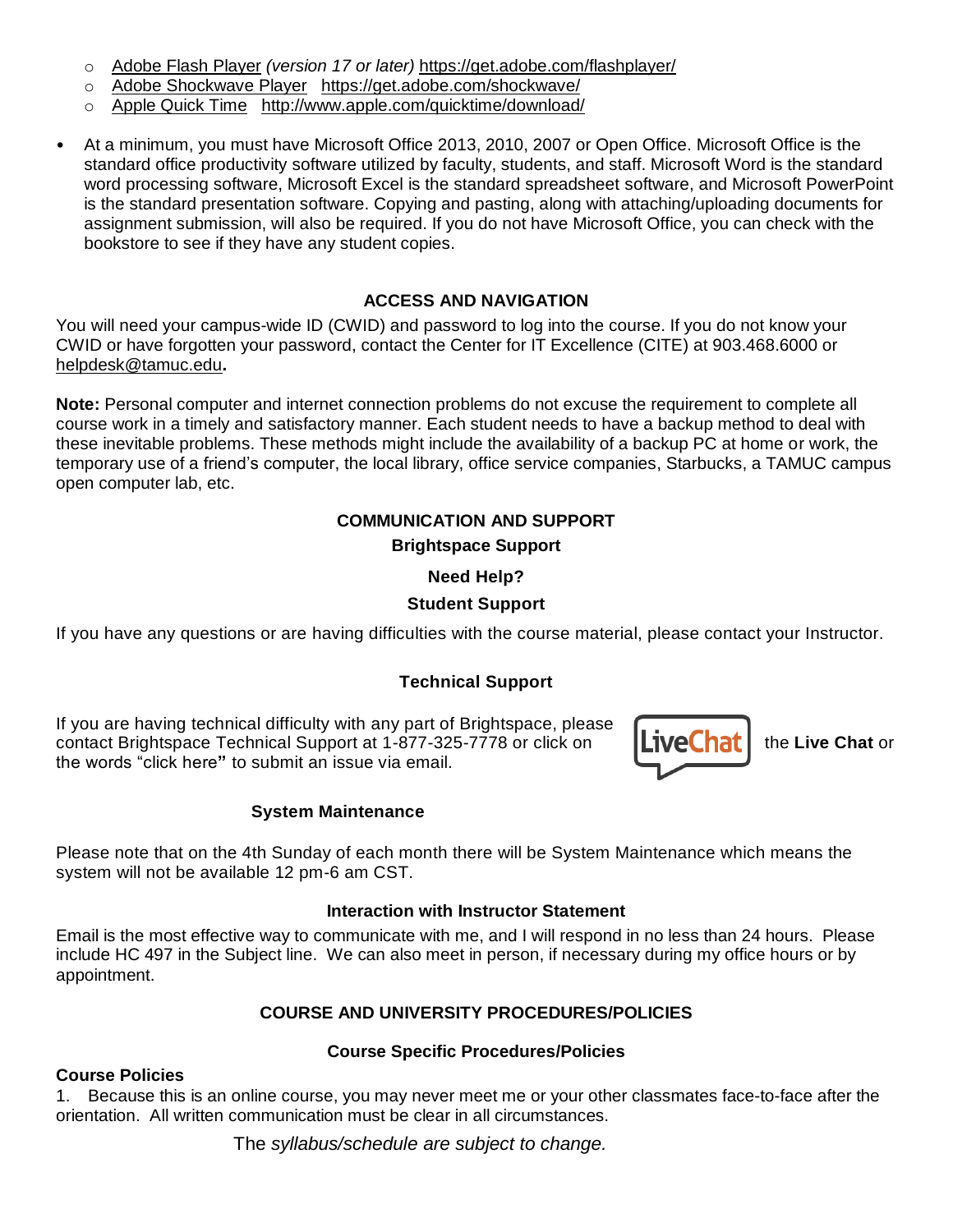- 2. While completing assignments within the online environment, be professional.
- 3 . Write clearly with correct spelling, punctuation, and grammar.
- 4. Due dates listed for sections are the LAST chance to submit them please submit early.

5. If you have a question or concern, please email me. Please include in the subject of the email (HHPK444) and the subject of the message. I will respond promptly.

6. You must check your Leo email regularly!

# **Syllabus Change Policy**

The syllabus is a guide. Circumstances and events may make it necessary for the instructor to modify the syllabus during the semester. Any changes made to the syllabus will be announced in advance.

# **University Specific Procedures**

# **Student Conduct**

All students enrolled at the University shall follow the tenets of common decency and acceptable behavior conducive to a positive learning environment. The Code of Student Conduct is described in detail in the [Student Guidebook.](http://www.tamuc.edu/Admissions/oneStopShop/undergraduateAdmissions/studentGuidebook.aspx)

Students should also consult the Rules of Netiquette for more information regarding how to interact with students in an online forum: [Netiquette](http://www.albion.com/netiquette/corerules.html) <http://www.albion.com/netiquette/corerules.html>

# **TAMUC Attendance**

For more information about attendance, please visit the [Attendance](http://www.tamuc.edu/admissions/registrar/generalInformation/attendance.aspx) webpage and [Procedure 13.99.99.R0.01.](http://www.tamuc.edu/aboutUs/policiesProceduresStandardsStatements/rulesProcedures/13students/academic/13.99.99.R0.01.pdf)

# **Academic Integrity**

Students at Texas A&M University-Commerce are expected to maintain high standards of integrity and honesty in all of their scholastic work. For more details and the definition of academic dishonesty see the following procedures:

### [Undergraduate Academic Dishonesty 13.99.99.R0.03](http://www.tamuc.edu/aboutUs/policiesProceduresStandardsStatements/rulesProcedures/13students/undergraduates/13.99.99.R0.03UndergraduateAcademicDishonesty.pdf)

[Graduate Student Academic Dishonesty 13.99.99.R0.10](http://www.tamuc.edu/aboutUs/policiesProceduresStandardsStatements/rulesProcedures/13students/graduate/13.99.99.R0.10GraduateStudentAcademicDishonesty.pdf)

### **ADA Statement**

### **Students with Disabilities**

The Americans with Disabilities Act (ADA) is a federal anti-discrimination statute that provides comprehensive civil rights protection for persons with disabilities. Among other things, this legislation requires that all students with disabilities be guaranteed a learning environment that provides for reasonable accommodation of their disabilities. If you have a disability requiring an accommodation, please contact:

# **Office of Student Disability Resources and Services**

| Texas A&M University-Commerce          | Gee Library- Room 162 |
|----------------------------------------|-----------------------|
| Phone (903) 886-5150 or (903) 886-5835 | Fax (903) 468-8148    |

# **Nondiscrimination Notice**

Texas A&M University-Commerce will comply in the classroom, and in online courses, with all federal and state laws prohibiting discrimination and related retaliation on the basis of race, color, religion, sex, national origin, disability, age, genetic information or veteran status. Further, an environment free from discrimination on the basis of sexual orientation, gender identity, or gender expression will be maintained.